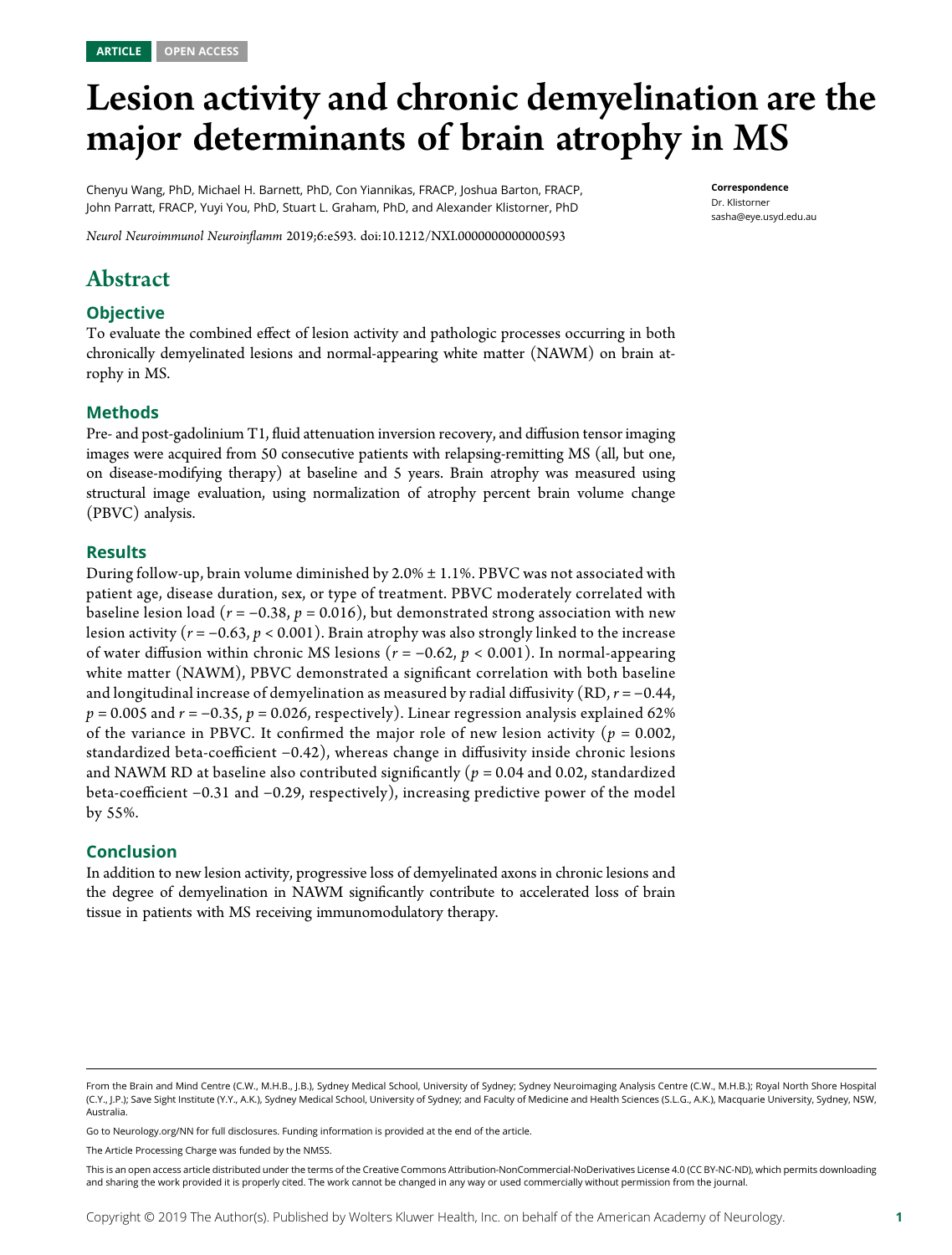# **Glossary**

 $AD =$  axial diffusivity;  $DTI =$  diffusion tensor imaging;  $EDSS =$  Expanded Disability Status Scale;  $FLAIR =$  fluid attenuation inversion recovery; FSL = Functional MRI of the Brain Software Library;  $GAD =$  gadolinium;  $MD =$  mean diffusivity; NAWM = normal-appearing white matter; PBVC = percent brain volume change;  $RD$  = radial diffusivity;  $ROI$  = region of interest; RRMS = relapsing-remitting MS.

Brain atrophy is a sensitive, global measure of neurodegeneration in MS. Brain atrophy predicts future worsening of overall disability and cognition and has been incorporated into newer measures of disease activity such as "no evidence of disease activity-4."<sup>1,2</sup> Brain atrophy also represents an attractive outcome measure for clinical trials of new neuroprotective therapies in  $MS<sup>3</sup>$  However, the pathophysiologic mechanisms underlying brain atrophy in MS are still not fully understood. Lesion load is reported to be a poor predictor of subsequent brain atrophy, even when only highly destructive lesions ("black holes") are analyzed.<sup>4</sup> There is a better association between brain atrophy and new lesion activity (including gadolinium  $(GAD)$ -enhancing and expanding lesions),<sup>5</sup> but this correlation is moderate at best. Other factors, such as diffuse damage of the normal-appearing white matter (NAWM), focal demyelination, iron deposition in gray matter, slowly expanding plaques, and genetic factors, have been suggested to contribute to brain atrophy (see references 2, 4, and 6 for review).

Diffusion tensor imaging (DTI) techniques are widely used for cross-sectional and longitudinal assessment of tissue integrity in both lesion tissue and NAWM of patients with MS.<sup>7,8</sup> It was suggested that radial diffusivity (RD) is linked to degree of myelination, whereas axial diffusivity (AD) is associated with axonal pathology.<sup>9,10</sup>

Using a DTI-based approach, we recently reported evidence of significant tissue damage in chronic MS lesions that correlated with progressive loss of brain tissue. $^{11}$ 

The aim of the current study was to evaluate the combined effect of several factors, including baseline lesion load; new and expanding lesions; and baseline and longitudinal measures of tissue integrity in chronic lesions and NAWM, on brain atrophy.

# **Methods**

#### Standard protocol approvals, registrations, and patient consents

The study was approved by University of Sydney and Macquarie University Human Research Ethics Committees and followed the tenets of the Declaration of Helsinki. Written informed consent was obtained from all participants.

#### Subjects

Fifty consecutive patients with relapsing-remitting MS (RRMS), defined according to the revised McDonald criteria, were enrolled.

#### MRI protocol

MRI scanning was performed twice—once at the time of enrollment and again 5 years later. The following sequences were acquired using a 3T GE Discovery MR750 scanner (GE, Milwaukee, WI).

- 1. Pre- and post-contrast (GAD) sagittal isotropic (1 mm) 3D T1
- 2. fluid attenuation inversion recovery (FLAIR) CUBE  $(1.2 \text{ mm})$
- 3. Whole brain DTI, 64 directions,  $b0 = 1,000 \text{ s/mm}^2$

For details of MRI protocol and preprocessing, see supplementary material [\(links.lww.com/NXI/A129\)](http://links.lww.com/NXI/A129).

#### Lesion identification and analysis

For baseline analysis, lesions were identified on the coregistered baseline T2 FLAIR images and semiautomatically segmented using JIM 7 software (Xinapse Systems, Essex, UK) by a trained analyst. T1 lesion volume was not analyzed in the current study. As we previously reported, T1 lesion size (including, but not limited to black holes) is typically smaller, taking on average about 40% of T2 lesion volume.<sup>12</sup> Only lesions appearing on more than 3 consecutive slices were selected for analysis. Following this, lesion volume and DTI indexes were measured. In addition, to isolate the potential effect of "slow burning" chronic inflammation and remyelination, $13$  which may occur at the lesion edge, the core of the lesion was identified by shrinking the segmented lesion mask in all directions by 1 voxel using the "eroding" function of JIM software. The inner-lesional area immediately surrounding the lesion core (lesion "rim") and 3 concentric layers at 1, 5, and 10 mm from the lesion edge ("extralesional regions of interest [ROIs]") were also generated. The thickness of each layer was 1 mm (figure 1). These are designated as layer 1, layer 5, and layer 10 based on their distance from the lesion. Extralesional ROIs were intersected with the white matter mask to avoid CSF and gray matter contamination. The most external layer situated 10 mm from the lesion edge (layer 10) was deemed to represent NAWM.<sup>14</sup>

The lesion mask was also applied to pre-contrast 3D T1 weighted images to quantify the level of T1 hypointensity. To reduce the effect of random variation in scan intensity, the scanwise (i.e., averaged across all lesions within single patient) lesional and perilesional hypointensity was stratified by the intensity of NAWM (i.e., T1 hypointensity of the external layer situated 10 mm from the lesion edge was subtracted from T1 hypointensity at the lesion and perilesional white matter).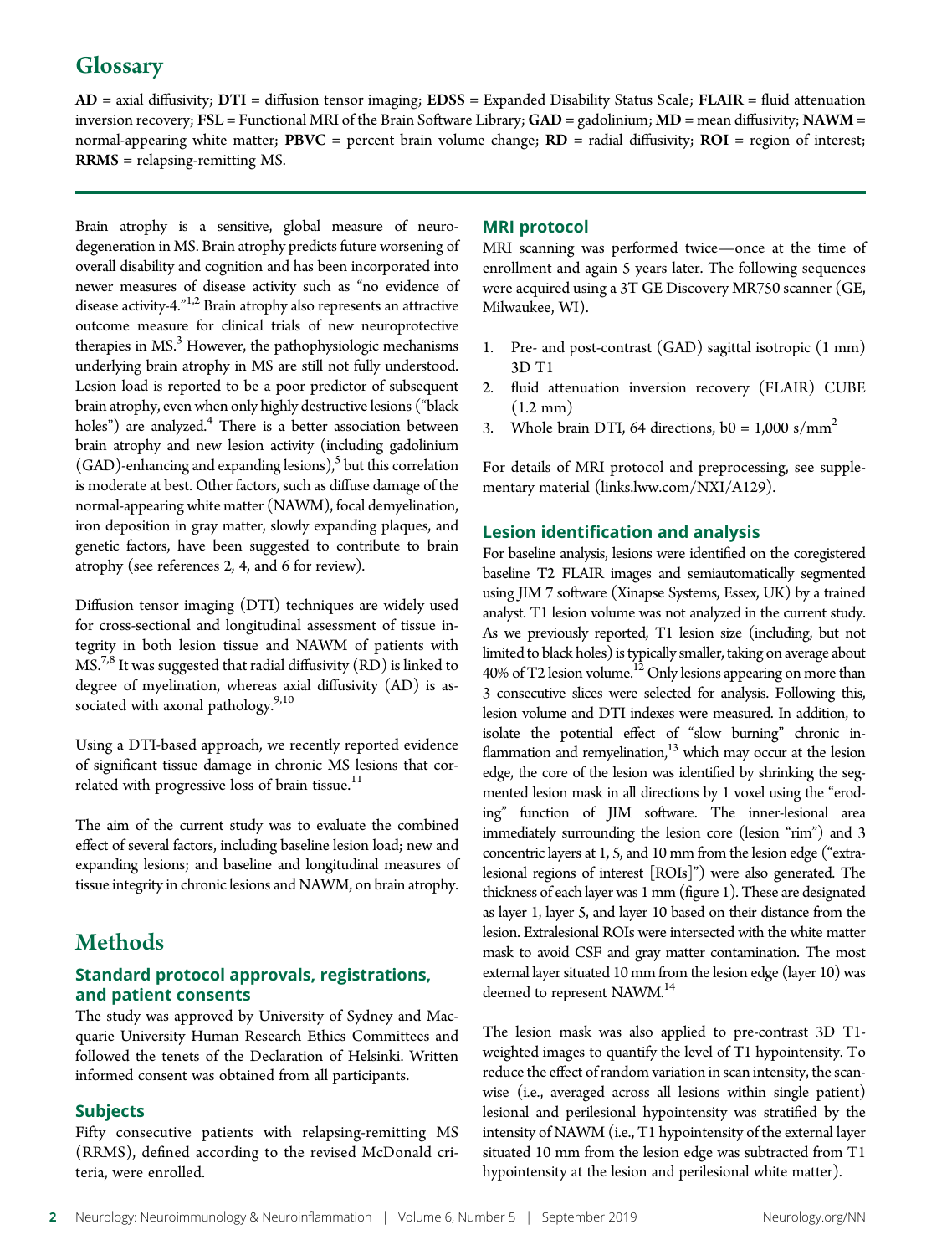#### Figure 1 Segmentation of lesional, perilesional, and normal-appearing white matter displayed on baseline T1 image



Red represents lesion core, green represents lesion "rim," perilesional white matter (PLWM) layers (layer 1 and layer 5) are yellow and magenta, and NAWM layer (layer 10) is blue. Layer number represents distance from the lesion in mm.

Follow-up lesions were analyzed in 2 different ways. First, to calculate diffusion changes in chronic lesions and corresponding surrounding tissue, a baseline lesion mask was applied to follow-up images. To compensate for the shift in position of follow-up lesions caused by ongoing brain atrophy, the position of every lesion in each slice of the follow-up image was examined and, where necessary, adjusted manually, as described previously.<sup>11</sup> Following this, individual ROIs ("core," "rim," and external layers) were generated as described above.

To evaluate lesion activity during the observation period, follow-up T2 FLAIR images were segmented using JIM 7 software as implemented for baseline segmentation. The

difference between lesion volume at follow-up and baseline was used as a measure of lesion activity.

Patients with GAD-enhancing lesions at any time point were excluded from the analysis because of their potential confounding effect on brain volume (localized inflammatory edema of brain tissue and delayed impact on atrophy) and DTI measures.

Percent brain volume change (PBVC) between the 2 time points was calculated using a modified structural image evaluation, using normalization of atrophy (SIENA)/ Functional MRI of the Brain (FMRIB) Software Library (FSL) (v4.1 software, FMRIB [Oxford Centre for Functional MRI of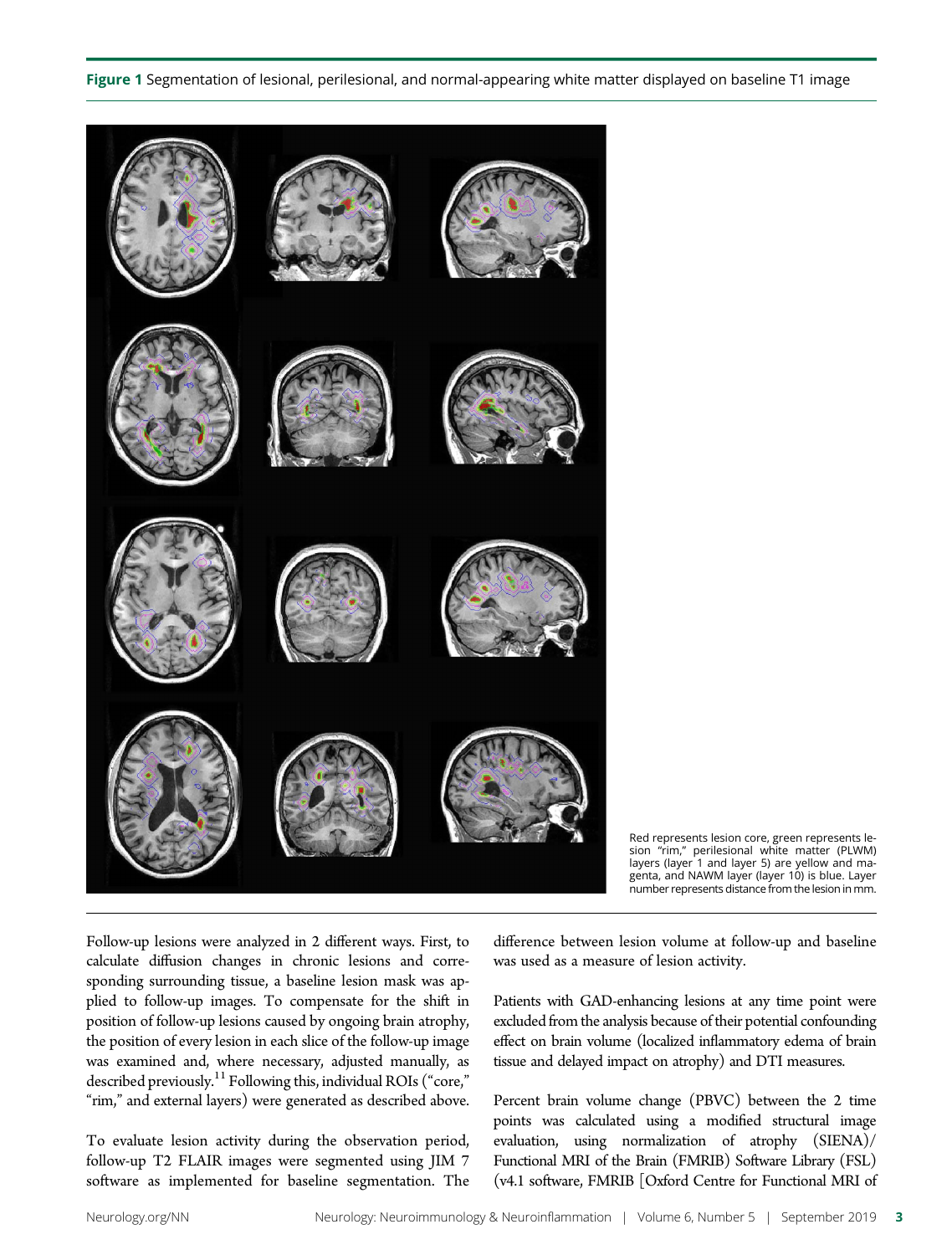the Brain], Oxford, UK) (S. M. Smith et al., NeuroImage, 2002) pipeline. Briefly, T1 intensity inhomogeneity correction<sup>15</sup> was performed, followed by removal of nonbrain tissue using the Brain Extraction Tool from the FSL with manual quality control. The preprocessed brain masks were then imported into SIENA with standard parameters (SIENA v. 2.6). Lesion filling has not been performed.<sup>16</sup>

#### **Statistics**

Statistical analysis was performed using SPSS 22.0 (SPSS, Chicago, IL). For details, see supplementary materials ([links.](http://links.lww.com/NXI/A129) [lww.com/NXI/A129\)](http://links.lww.com/NXI/A129).

#### Data availability

The authors confirm that the data supporting the findings of this study are available within the article and from the corresponding author upon reasonable request.

### Results

Of 50 enrolled patients, 4 demonstrated GAD-enhancing lesions at baseline, 1 patient had an atypical (Balo-like) lesion, and the baseline image from 1 patient was not of acceptable quality for comparison analysis. Therefore, data from 44 patients were analyzed. All, but one, patients were on treatment at the time of enrollment. Thirty-nine patients were on stable treatment during study follow-up (table 1), whereas in 4 patients, treatment was altered during the study (1-Avonex to Fingolimod, 1-Fingolimod to Tysabri, 1-Aubagio to Tysabri and 1-Tysabri to Lemtrada).

Brain lesion volume (mean  $\pm$  SD) at baseline was  $6.5 \pm 6.0$  mL (range 0.7–23.9 mL) and increased during the follow-up period to  $8.0 \pm 6.6$  mL (range 0.8–24.2 mL,  $p < 0.001$ , paired t test). The median Expanded Disability Status Scale (EDSS)

| Table 1 Patient's demographics and treatment |                              |  |  |
|----------------------------------------------|------------------------------|--|--|
| <b>Total number of patients</b>              | 44                           |  |  |
| Age, y                                       | $42.5 \pm 9.9$               |  |  |
| Sex                                          | 16M/28F                      |  |  |
| Disease duration at baseline, y              | $4.9 \pm 2.9$                |  |  |
| Duration of follow-up, mo                    | $59.9 \pm 6.1$               |  |  |
| No. of patients on stable treatment          | 39 (n/time on treatment, mo) |  |  |
| <b>Betaferon</b>                             | 4/56 mo                      |  |  |
| Axonex                                       | $5/49$ mo                    |  |  |
| Rebif                                        | $1/48$ mo                    |  |  |
| Copaxone                                     | $8/33$ mo                    |  |  |
| Gilenya                                      | 12/14 mo                     |  |  |
| <b>Natalizumab</b>                           | $6/17$ mo                    |  |  |
| <b>Tecfidera</b>                             | $3/10$ mo                    |  |  |

score at baseline was 1.0 (range 0–6) and 1.5 (range 0–6.5) at follow-up ( $p = 0.08$ ).

The average (normalized) T1 intensity profile, shown in figure 2, demonstrates the lowest value and highest variation in the lesion core, indicating considerable interpatient variability in the degree of lesion tissue damage.

#### Brain atrophy and its relationship with demographics and conventional MRI measures

During follow-up, the brain volume was reduced by 2.0%  $\pm$ 1.1% (or 0.41% annually). PBVC data were normally distributed (Shapiro-Wilk test,  $p = 0.36$ ). PBVC was not associated with patient age ( $r = 0.14$ ,  $p = 0.4$ ), disease duration ( $r =$ 0.07,  $p = 0.8$ ), or duration of the follow-up ( $r = 0.22$ ,  $p = 0.17$ ). In addition, PBVC was not different between male and female patients (-2.0% and -1.9%, respectively,  $p = 0.9$ , Student t test). PBVC correlated with the baseline EDSS score  $(r = 0.5,$  $p = 0.001$ , Spearman). There was, however, no correlation with change in the EDSS score during follow-up. Participants were also categorized according to their prescribed treatment into 2 groups. A platform group comprised patients treated with glatiramer acetate or beta-interferon throughout duration of the study (18 patients, median EDSS score 1), whereas the advanced treatment group included individuals on stable treatment with fingolimod, dimethyl fumarate, natalizumab, or alemtuzumab (24 patients, median EDSS score 1.5). There was no difference in the rate of brain atrophy between treatment groups (−1.8% and −2.0% for platform and advanced treatment groups, respectively,  $p = 0.7$ , t test). Brain pseudoatrophy has been previously reported in patients receiving specific MS therapy (namely fingolimod and natalizumab) during first 12 months of treatment.<sup>17</sup> However, in our study cohort, no correlation was detected between PBVC and time on treatment in this group ( $p = 0.2$ ).

A correlation was observed between PBVC and baseline lesion volume ( $r = -0.38$ ,  $p = 0.016$ , nonparametric partial correlation) (figure 3A). Adding lesion T1 hypointensity (which reflects the level of lesion tissue damage) as a covariate

**Figure 2** The average T1 hypointensity profile (mean  $\pm$  SD) normalized by T1 intensity in NAWM

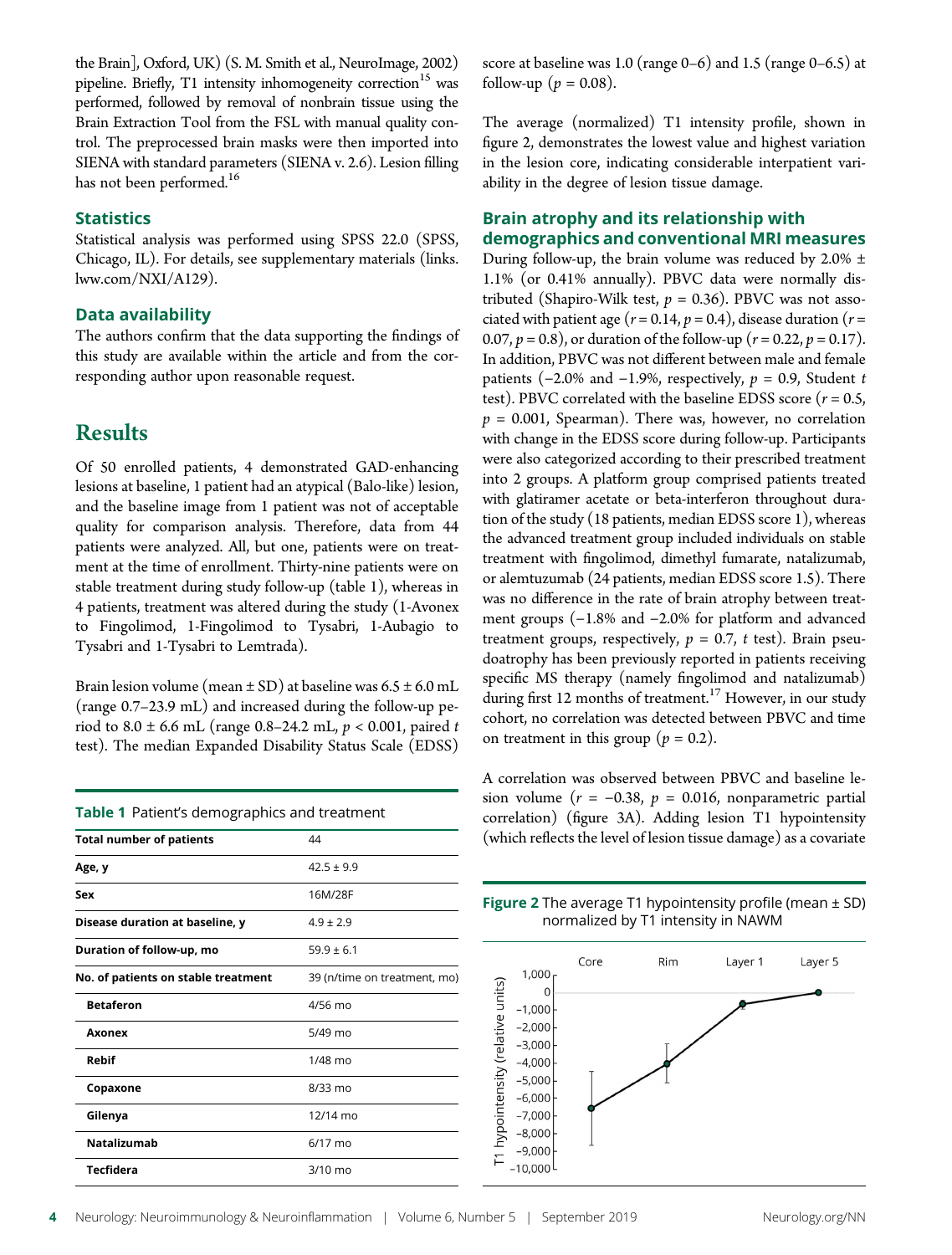did not increase the correlation ( $r = -0.38$ ,  $p = 0.017$ , nonparametric partial correlation).

There was, however, a much stronger association between PBVC and new lesion activity (i.e., increase of lesion volume during the study) ( $r = -0.63$ ,  $p < 0.001$ , nonparametric partial correlation), indicating that new lesions alone account for 40% of PBVC variability. Correlation graph is shown in figure 3B.

#### Baseline and longitudinal diffusivity measures

Baseline and follow-up diffusivity measures are presented in table 2.

At baseline, all diffusivity measures were elevated within MS lesions compared with NAWM ( $p < 0.001$  for AD, RD, and mean diffusivity [MD]). High diffusivity was particularly evident in the core of established lesions, gradually dropping toward perilesional white matter.

During follow-up, the diffusivity within chronic MS lesions increased significantly. This change was again more profound in the lesion core. A progressive and identical increase in parallel (AD) and perpendicular (RD) diffusivity within MS lesions (i.e., in both "core"and "rim"areas) suggested that the diffusion change within lesions was isotropic (i.e., equal in all directions) in nature (figure 4). Therefore, MD was used in subsequent analyses of the relationship between lesion diffusivity and brain atrophy.

Conversely, in NAWM (i.e., in external layer 10), parallel and perpendicular diffusivities demonstrated different behavior. AD remained stable during the follow-up period, but there was increase of RD (albeit on a much lesser scale than the change in RD within lesions) (figure 4). The increase in NAWM RD did not correlate with new lesion activity (partial correlation,  $r = 0.27$ ,  $p = 0.09$ ) or diffusivity changes inside chronic lesions (partial correlation,  $r = 0.21$ ,  $p = 0.1$ ).

#### Correlation of PBVC with baseline diffusivity

Brain atrophy over 5 years did not correlate with baseline diffusivity in the lesion core ( $r = -0.14$ ,  $p = 0.37$ ,  $r = -0.12$ ,  $p =$ 0.45 and  $r = -0.13$ ,  $p = 0.42$  for MD, RD, and AD, respectively, partial correlation) or baseline NAWM AD ( $r = 0.3$ ,  $p = 0.06$ , partial correlation). However, there was a significant association with baseline NAWM RD ( $r = -0.44$ ,  $p = 0.005$ , partial correlation) (figure 3C).

#### Correlation of PBVC with longitudinal diffusivity change

There was significant association between PBVC and longitudinal increase in diffusivity within the core of chronic MS lesions





(A) Baseline lesion volume (vertical scale units, mm $^3$ ); (B) new lesion volume (vertical scale units, mm $^3$ ); (C) baseline NAWM RD (vertical scale units, µm $^2$ /ms); (D) change in lesion MD (vertical scale units, μm<sup>2</sup>/ms); and (E) change in NAWM RD (vertical scale units, μm<sup>2</sup>/ms). Two parallel lines represent 95% Cl. PBVC = percent brain volume change.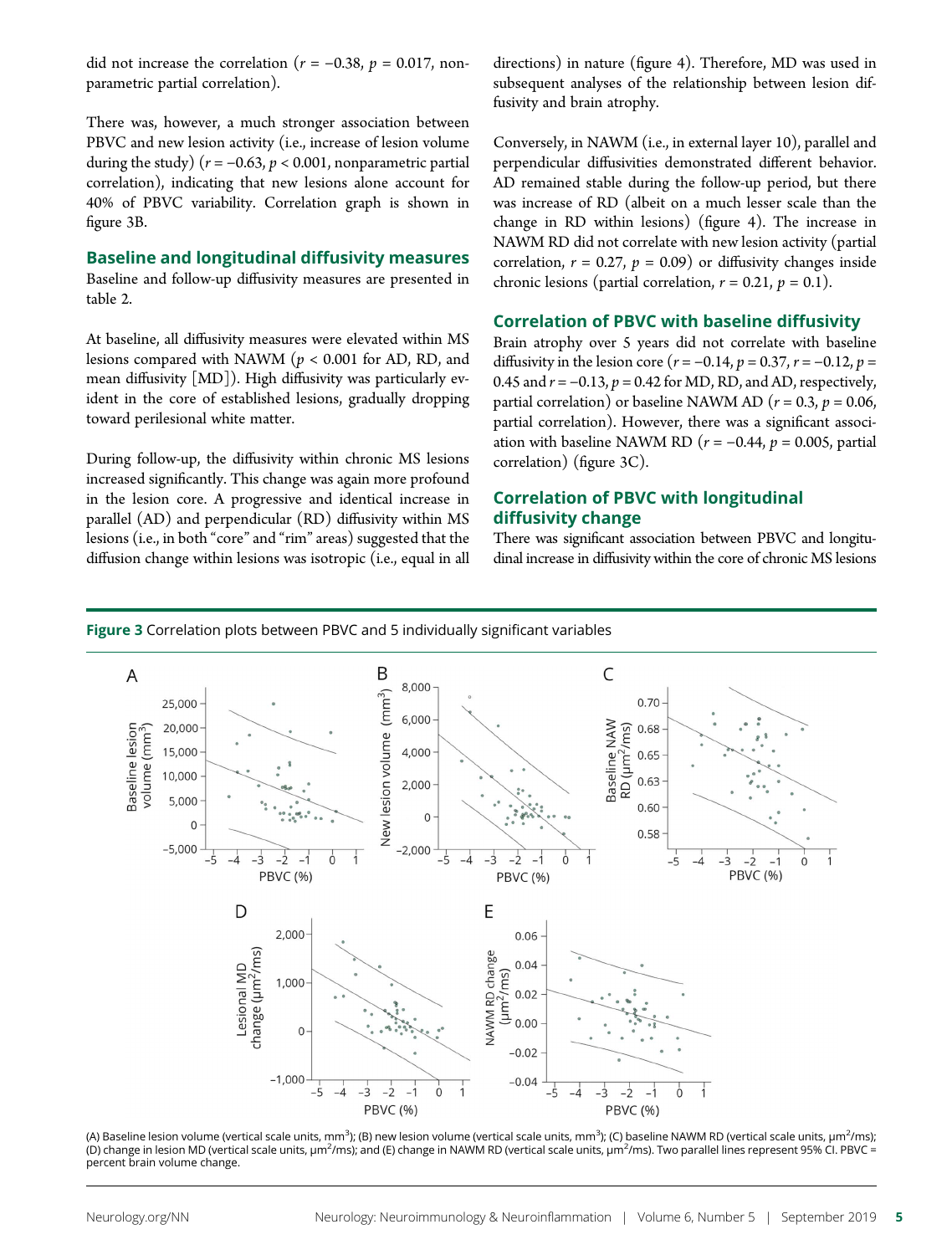| <b>Table 2</b> Diffusivity data at baseline and follow-up (mean $\pm$ |
|-----------------------------------------------------------------------|
| SD)                                                                   |

| <b>Diffusivity measure</b> | <b>Baseline</b>  | Follow-up        | p Value |
|----------------------------|------------------|------------------|---------|
| <b>Axial diffusivity</b>   |                  |                  |         |
| <b>Whole lesion</b>        | $1.584 \pm 0.13$ | $1.630 \pm 0.13$ | < 0.001 |
| Core                       | $1.654 \pm 0.14$ | $1.712 \pm 0.15$ | < 0.001 |
| Rim                        | $1.551 \pm 0.13$ | $1.590 \pm 0.13$ | < 0.001 |
| Layer 1                    | $1.305 \pm 0.07$ | $1.310 \pm 0.06$ | n/s     |
| Layer 5                    | $1.175 \pm 0.05$ | $1.171 \pm 0.06$ | n/s     |
| Layer 10                   | $1.122 \pm 0.04$ | $1.114 \pm 0.04$ | n/s     |
| Radial diffusivity         |                  |                  |         |
| <b>Whole lesion</b>        | $1.056 \pm 0.12$ | $1.093 \pm 0.12$ | < 0.001 |
| Core                       | $1.136 \pm 0.13$ | $1.186 \pm 0.13$ | < 0.001 |
| Rim                        | $1.017 \pm 0.12$ | $1.048 \pm 0.12$ | < 0.001 |
| Layer 1                    | $0.747 \pm 0.05$ | $0.756 \pm 0.04$ | 0.04    |
| Layer 5                    | $0.648 \pm 0.04$ | $0.655 \pm 0.04$ | 0.02    |
| Layer 10                   | $0.645 \pm 0.03$ | $0.654 \pm 0.03$ | 0.01    |
| <b>Mean diffusivity</b>    |                  |                  |         |
| <b>Whole lesion</b>        | $1.232 \pm 0.11$ | $1.272 \pm 0.12$ | < 0.001 |
| Core                       | $1.308 \pm 0.13$ | $1.362 \pm 0.13$ | < 0.001 |
| Rim                        | $1.195 \pm 0.12$ | $1.229 \pm 0.12$ | < 0.001 |
| Layer 1                    | $0.933 \pm 0.04$ | $0.941 \pm 0.04$ | n/s     |
| Layer 5                    | $0.824 \pm 0.03$ | $0.827 \pm 0.02$ | n/s     |
| Layer 10                   | $0.804 \pm 0.02$ | $0.807 \pm 0.02$ | n/s     |
|                            |                  |                  |         |

Units are  $\mu$ m<sup>2</sup>/ms for all measures.

 $(r = −0.35, p = 0.025,$  partial correlation). This correlation was further strengthened when lesion diffusivity change was stratified (i.e., multiplied) by the baseline lesion volume ( $r = -0.62$ ,  $p <$ 0.001, partial correlation) (figure 3D).

Brain atrophy correlated with longitudinal RD change in NAWM ( $r = -0.35$ ,  $p = 0.026$ , partial correlation) (figure 3E), but not with longitudinal AD change in NAWM ( $r = -0.12$ , p = 0.46, partial correlation).

#### Linear regression model

Linear regression modeling was performed to evaluate the relative contribution of various factors to brain atrophy. PBVC was used as a dependent variable. Five variables, which demonstrated significant correlation with brain atrophy, were included in the model, namely new lesion activity, progressive increase of MD in the lesion core (adjusted for lesion volume), baseline NAWM RD, change of RD in NAWM, and baseline lesion volume. Age and sex were also added to the model. None of the variables demonstrated collinearity. The linear regression model explained more than 60% of intersubject variance of the progressive brain atrophy ( $r^2 = 0.62$ , adjusted  $r^2 = 0.54$ ). First 3 variables (new lesion activity, progressive increase of MD in the lesion core, and baseline NAWM RD) contributed significantly to the model ( $p =$ 0.002, 0.03, and 0.03, standardized beta-coefficient = −0.44, −0.35, and −0.29 for new lesion activity, progressive increase of lesion MD, and baseline NAWM RD, respectively). The contribution of new lesion activity was highest, whereas increase of lesion diffusivity and baseline NAWM RD contributed equally to the model (significance of F change = 0.01 and 0.04, respectively). The contribution of other variables was not significant (significance of F change = 0.4 and 0.09 for baseline lesion volume and NAWM RD change, respectively). The regression plot is presented in figure 5.

## **Discussion**

In the current study, we evaluated the contribution of several factors to progressive brain atrophy in patients with RRMS over 5 years. Although the pathophysiology of brain atrophy has been extensively researched elsewhere, the current work emphasizes the impact of progressive tissue injury within established MS lesions and myelin pathology in NAWM, which are not commonly included in analysis of brain atrophy. An MRI-derived measure of isotropic water diffusion was used to estimate progressive lesion damage, as described by Klistorner et al.,<sup>11</sup> whereas alteration in RD was used to assess the level of microstructural tissue injury and demyelination in NAWM.

We demonstrate significant brain atrophy over 5 years in a cohort of patients with relatively short disease duration and mild disability. Although the rate of brain atrophy was lower than reported in some previously published studies, $<sup>2</sup>$  patients</sup> with active disease (GAD lesions evident on MRI) were excluded from the analysis. In addition, all, but one, patients were on disease-modifying treatment. Therefore, combination of mildly affected cohort and effective therapy may be responsible for slow rate of brain atrophy. Similar rates of brain volume loss have been described in other wellcontrolled MS populations.<sup>5,18</sup> PBVC in our study was also considerably larger than reported in healthy subjects of comparable age  $(0.15\%)$ .<sup>19</sup>

Because of the small size of treatment groups, the effect of individual therapy on atrophy rate was not assessed. Brain pseudoatrophy caused by resolution of ongoing white matter inflammation has been reported to occur within first 12 months of fingolimod or natalizumab treatment initiation.<sup>17</sup> However, this is unlikely to have a significant effect on the rate of brain atrophy reported in the current study because the majority of patients were on stable treatment for more than 12 months. In addition, there was no correlation between PBVC and time on treatment in the fingolimod/natalizumab group. Furthermore, largest effect of pseudoatrophy is typically observed in patients with GAD-enhancing lesions at baseline, $^{20}$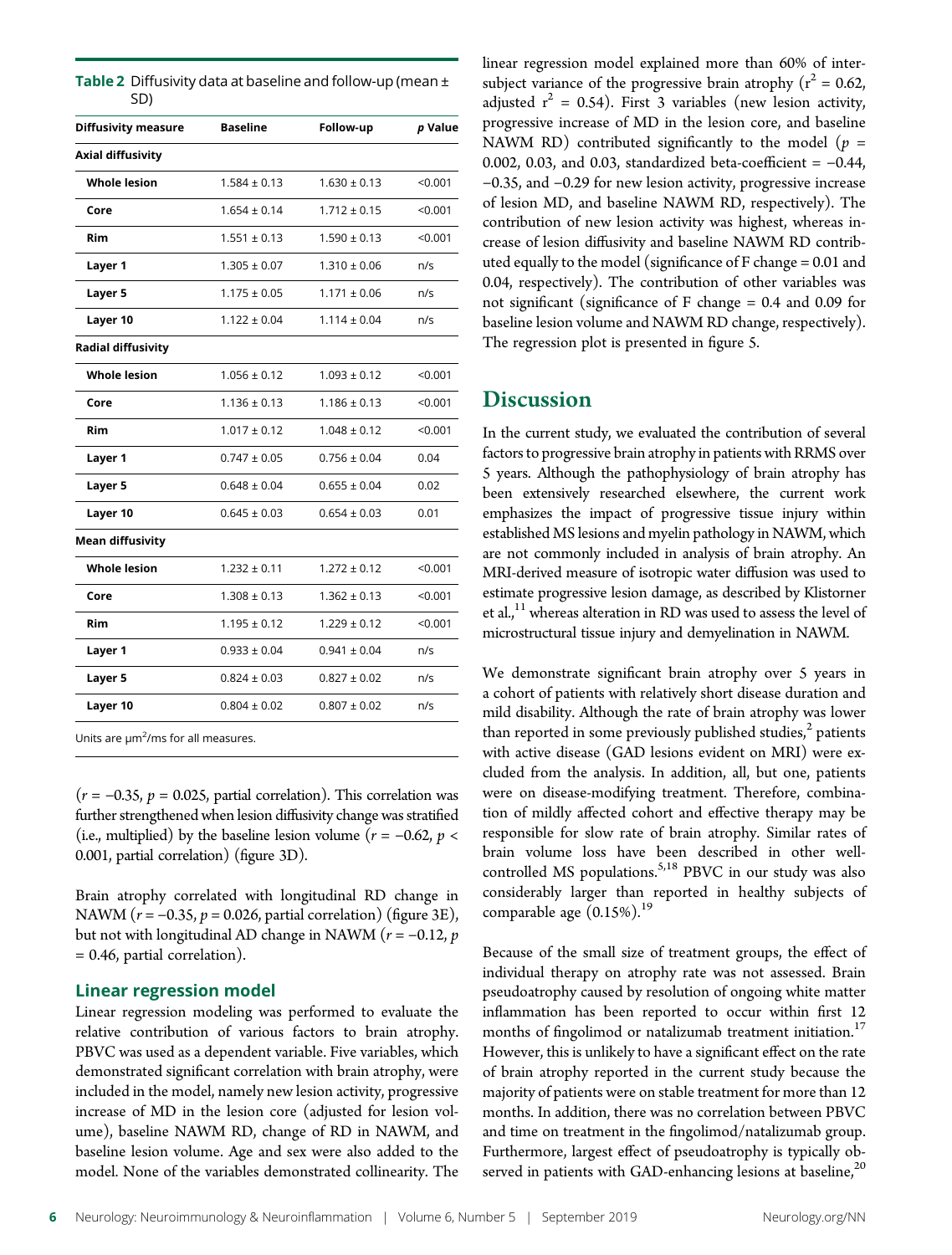



Error bars represent SE. AD = axial diffusivity; RD = radial

whereas in the current cohort, patients with active baseline lesions were excluded from analysis.

Concordant with previous studies, $21$  demographic factors (age, sex, and disease duration) did not affect the rate of progressive loss of brain tissue. Although treatment has been shown to have effect on the rate of brain atrophy in  $MS<sub>i</sub><sup>1</sup>$  the type of treatment did not significantly affect PBVC in the current study, potentially reflecting the fact that patients were receiving highly efficacious therapy.

We identified several factors that were individually associated with the rate of brain volume loss, namely baseline lesion load and new lesion activity, progressive tissue injury within chronic lesions, and diffuse alterations in NAWM. Each factor is discussed below.



Two parallel lines represent 95% CI. PBVC = percent brain volume change.

#### Baseline lesion load

Baseline lesion load demonstrated a modest effect on subsequent brain atrophy and, in accordance with previous studies (see reference 4 for review), accounted for a small proportion (14%) of the variance in atrophy in our patient cohort. Although intersubject mean T1 lesion hypointensity varied widely, indicating a broad spectrum of tissue injury within lesions, the correlation was not augmented by the addition of T1 hypointensity as a covariate.

The relationship between baseline lesion load and PBVC we believe is likely to be the result of delayed retrograde and Wallerian degeneration (which in the CNS can persist for  $\gamma$ ears<sup>22</sup>) of axons that were transected during lesion formation and, as a result, "committed" to neurodegeneration.<sup>23</sup> In addition, other factors, such as slowly spreading trans-synaptic degeneration, may also play a role.<sup>24,25</sup>

#### New lesion activity

New lesion activity, as measured by increase of T2 lesion load between baseline and follow-up, was strongly associated with progressive brain volume loss, explaining 40% of PBVC variability, which is similar to previous studies.<sup>5,26</sup> The association with global brain volume loss is likely attributable to axonal transection in newly forming and slowly enlarging lesions, with subsequent Wallerian and retrograde degeneration and secondary neuronal loss and gray matter thinning. $6,27,28$ 

#### Progressive tissue injury within chronic lesions

The results of the current study confirm our previous observation of a significant and highly concordant increase in RD and AD in the core of established MS lesions.<sup>11</sup> This isotropic increase of lesion water diffusion (stratified by lesion volume) individually accounted for 38% of brain atrophy variance.

We recently postulated that a progressive, isotropic increase in diffusivity in the core of chronic MS lesions likely reflects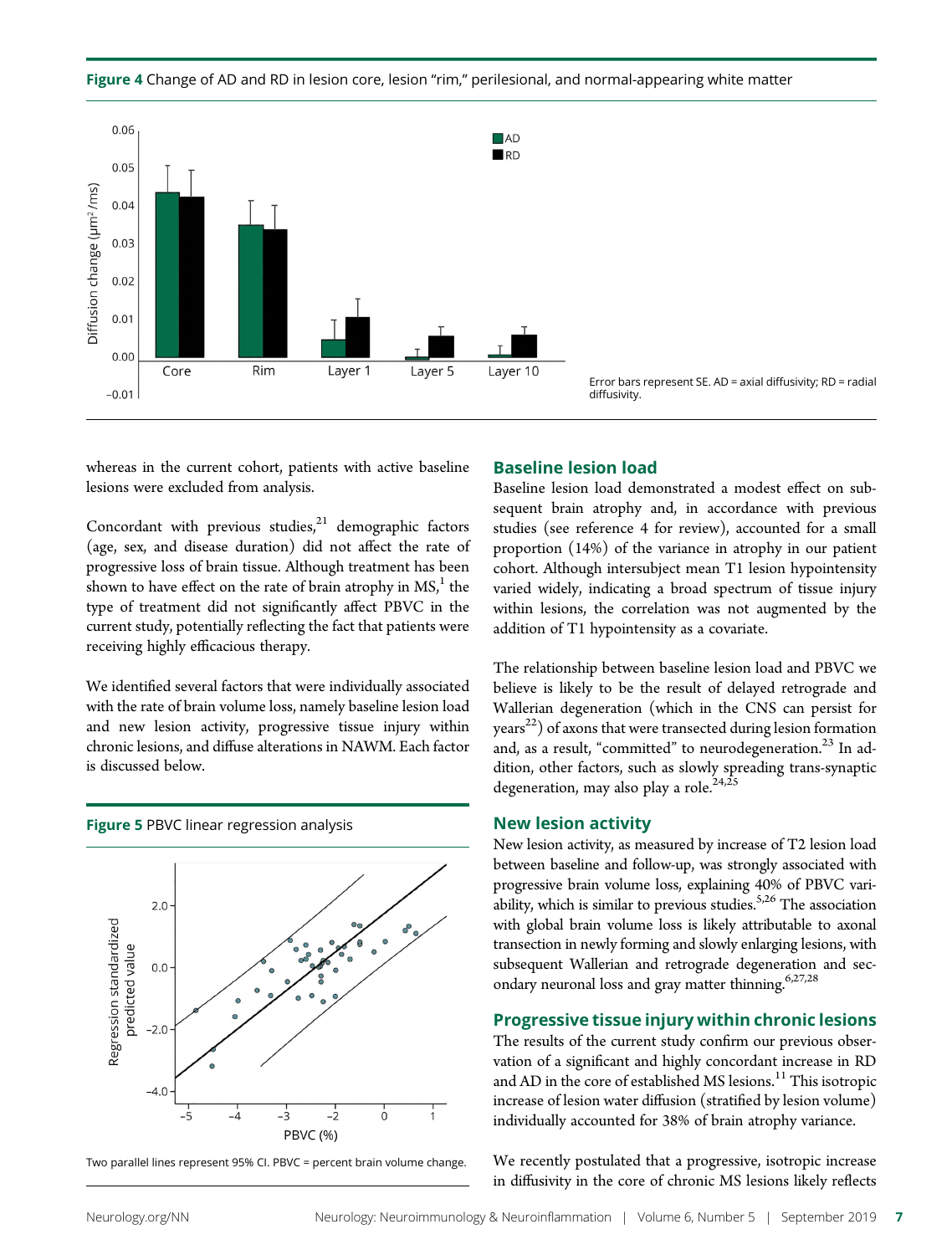enlargement of the extracellular space caused by ongoing tissue loss.<sup>11</sup> Histopathologically, chronic lesions are dominated by demyelinated axons and glia; permanent demyelination may contribute to accelerated focal axonal damage that culminates in axonal transection and gradual attrition due to Wallerian and retrograde degeneration.<sup>29-31</sup> However, fibrillary gliosis, which developed during the initial (acute) inflammatory stage of lesion formation, $32$  is likely to support the structural integrity of established lesions and prevents collapse of lesion tissue despite progressive lesion axonal loss. This, therefore, can lead to an enlargement of extracellular space and, as a consequence, an increase in isotropic water diffusion. Axonal transection within the lesion also causes Wallerian and retrograde degeneration of the extralesional portion of axons that traverse it and ultimately the death of connected neurons. However, because there is no excessive glial proliferation in normal-appearing white and gray matter, the elimination of axolemma, myelin sheath, and neurons from non-lesional part of the brain is likely to result in white and gray matter shrinkage. The proposed mechanism may explain the relationship of brain atrophy with increased water diffusion within chronic lesions.

#### Diffuse alterations within NAWM

We observed a significant correlation of PBVC and baseline RD in NAWM. Because increase of RD is linked to white matter demyelination,<sup>9</sup> this association indicates that diffuse reduction of myelin in NAWM is likely to contribute to subsequent loss of brain tissue, which is in keeping with previous reports.33,34

Occult injury to the NAWM (and demyelination in particular)<sup>35,36</sup> is likely to be a lesion-independent process<sup>6,7</sup> linked to subclinical inflammation and diffuse microglial activation.<sup>37</sup> The lack of association between new lesion activity and progressive RD change in NAWM observed in this study supports this hypothesis. In addition, the absence of correlation between diffusivity changes within and outside of lesion tissue over the course of the study highlights dichotomous nature of chronic tissue alterations in established lesions and NAWM.

Demyelination of axons in NAWM, as suggested by increased baseline RD, may affect brain atrophy via multiple mechanisms. Because myelin sheaths occupy approximately 25%–30% of the white matter volume,<sup>38</sup> loss of myelin will lead to a direct reduction in brain volume.<sup>2</sup> In addition, denuded axons are more susceptible to environmental and physiologic stress. Gradual axonal attrition on this basis may therefore indirectly result in brain volume  $loss.<sup>29,30</sup>$ 

The effect of NAWM demyelination on progressive brain atrophy is also supported by the increase of NAWM RD during the follow-up and its significant association with PBVC. However, the contribution of age-related RD change can not be fully excluded.<sup>39</sup>

#### Multifactorial analysis

Combination of all individually significant factors explained more than 60% of the intersubject variance in PBVC. The model confirmed the critical impact of new lesion activity on subsequent loss of the brain tissue, an observation with overt clinical implications that has been well established by previous work.<sup>4</sup> Because acute transection of large number of axons characterizes new lesion formation, an effect on brain atrophy, presumably mediated by Wallerian and retrograde degeneration that affects both connected white matter tracts and distant gray matter, is not surprising.

Remarkably, 2 other significant factors, namely the observed longitudinal isotropic increase in diffusivity within chronic lesions and the level of baseline RD in NAWM, increased the predictive power of the regression model by >50%. Precise mechanisms that link these factors to brain atrophy are yet to be determined. However, it is plausible that both factors reflect, at least to same extend, the deleterious effects of chronic demyelination on axon survival.

The multifactorial mechanism of brain atrophy observed in this study may explain the shortcomings of existing diseasemodifying therapies, which radically diminish the formation of new inflammatory lesions, but fail to fully arrest disease progression<sup>3</sup> and have little impact on progressive forms of MS.

This study has several limitations. First, neuronal and glial loss, and neuronal shrinkage, which is known to occur in the cortical and deep gray matter in MS, may represent an additional factor contributing to gray matter (and, consequently, whole brain) atrophy.<sup>40</sup> However, gray matter lesions, which are notoriously difficult to identify on conventional MRI, have not been analyzed in this study. Second, no longitudinal data from normal controls were available to assess the age-related changes of diffusivity in NAWM. In addition, the relatively small sample size of the current study may have prevented the detection of other, more subtle contributors to brain atrophy.

In summary, we demonstrate that in addition to damage from new lesions, both progressive loss of demyelinated axons within chronic lesions and demyelination in NAWM (as evidenced by increased RD) accelerate whole brain volume loss in patients with MS receiving immunomodulatory therapy.

#### Study funding

Supported by the National Multiple Sclerosis Society (NMSS), Novartis Save Neuron Grant, Sydney Eye Hospital foundation grant, Sydney Medical School Foundation, and National Health and Medical Research Council (NHMRC).

#### **Disclosure**

The authors report no relevant disclosures. Go to [Neurology.org/](https://nn.neurology.org/content/6/5/e593/tab-article-info) [NN](https://nn.neurology.org/content/6/5/e593/tab-article-info) for full disclosures.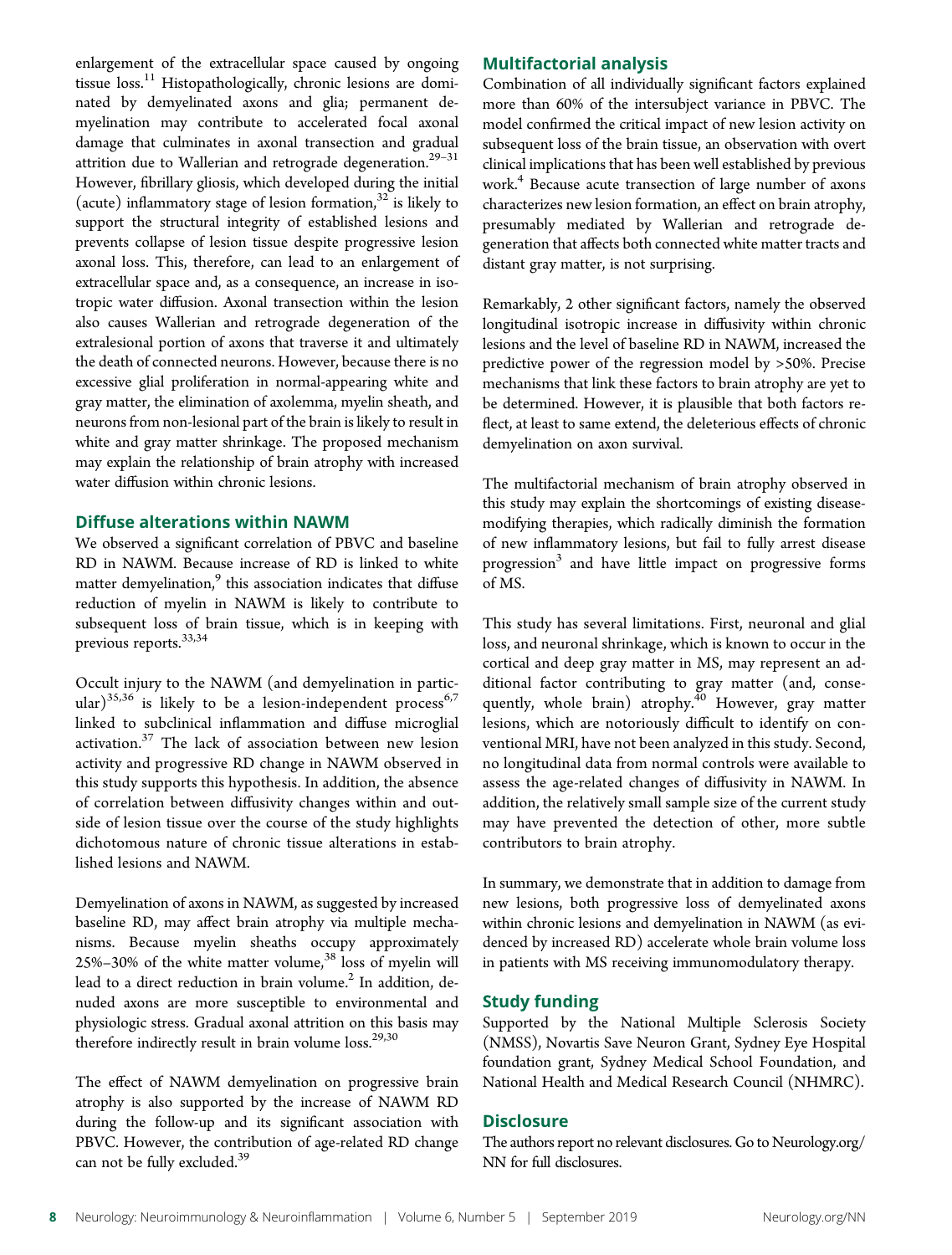#### Publication history

Received by Neurology: Neuroimmunology & Neuroinflammation November 27, 2018. Accepted in final form May 7, 2019.

#### **Appendix Authors**

| Name                                               | Location                                                        | Role   | Contribution                                                                                                             |
|----------------------------------------------------|-----------------------------------------------------------------|--------|--------------------------------------------------------------------------------------------------------------------------|
| Chenyu<br>Wang, PhD                                | Brain and Mind<br>Centre, The<br>University of<br>Sydney        | Author | Acquisition of data;<br>analysis or interpretation<br>of data; and drafting/<br>revision of the<br>manuscript            |
| <b>Michael</b><br>Barnett.<br>PhD, FRACP           | <b>Brain and Mind</b><br>Centre, The<br>University of<br>Sydney | Author | Acquisition of data and<br>drafting/revision of the<br>manuscript                                                        |
| Con<br>Yiannikas,<br><b>FRACP</b>                  | Royal North Shore<br>Hospital, Sydney                           | Author | Acquisition of data and<br>drafting/revision of the<br>manuscript                                                        |
| Joshua<br>Barton.<br><b>FRACP</b>                  | <b>Brain and Mind</b><br>Centre, The<br>University of<br>Sydney | Author | Acquisition of data                                                                                                      |
| John<br>Parratt.<br><b>FRACP</b>                   | Royal North Shore<br>Hospital, Sydney                           | Author | Acquisition of data                                                                                                      |
| Yuyi You,<br>MD, PhD                               | Save Sight<br>Institute, The<br>University of<br>Sydney         | Author | Drafting/revision of the<br>manuscript and<br>obtaining funding                                                          |
| <b>Stuart</b><br>Graham,<br>PhD,<br><b>FRANZCO</b> | Macquarie<br>University, Sydney                                 | Author | Drafting/revision of the<br>manuscript                                                                                   |
| Alexander<br>Klistorner,<br>MD, PhD                | Save Sight<br>Institute, The<br>University of<br>Sydney         | Author | Study design; analysis or<br>interpretation of data;<br>drafting/revision of the<br>manuscript; and<br>obtaining funding |

#### References

- 1. Alroughani R, Deleu D, El Salem K, et al. A regional consensus recommendation on brain atrophy as an outcome measure in multiple sclerosis. BMC Neurol 2016;16:1–9.
- 2. De Stefano N, Airas L, Grigoriadis N, et al. Clinical relevance of brain volume measures in multiple sclerosis. CNS Drugs 2014;28:147–156.
- 3. Beck ES, Reich DS. Brain atrophy in multiple sclerosis: how deep must we go? Ann Neurol 2018;83:208–209.
- 4. Bermel RA, Bakshi R. The measurement and clinical relevance of brain atrophy in multiple sclerosis. Lancet Neurol 2006;5:158–170.
- 5. Radue E, Barkhof F, Kappos L, et al. Correlation between brain volume loss and clinical and MRI outcomes in multiple sclerosis. Neurology 2015;84:784–793.
- 6. Filippi M, Rocca MA, Barkhof F, et al. Association between pathological and MRI findings in multiple sclerosis. Lancet Neurol 2012;11:349–360.
- 7. Harel A, Sperling D, Petracca M, et al. Brain microstructural injury occurs in patients with RRMS despite "no evidence of disease activity". J Neurol Nerosurg Psychiatry 2018;89:977–982.
- 8. Ontaneda D, Sakaie K, Lin J, et al. Measuring brain tissue integrity during 4 years using diffusion tensor imaging. AJNR Am J Neuroradiol 2017;38:31–38.
- 9. Song S-K, Yoshino J, Le TQ, et al. Demyelination increases radial diffusivity in corpus callosum of mouse brain. Neuroimage 2005;26:132–140.
- 10. Janve V a, Zu Z, Yao SY, et al. The radial diffusivity and magnetization transfer pool size ratio are sensitive markers for demyelination in a rat model of type III multiple sclerosis (MS) lesions. Neuroimage 2013;74:298–305.
- Klistorner A, Wang C, Yiannikas C, et al. Evidence of progressive tissue loss in the core of chronic MS lesions: a longitudinal DTI study. Neuroimage Clin 2018;17: 1028–1035.
- 12. Klistorner A, Wang C, Fofanova V, et al. Diffusivity in multiple sclerosis lesions : at the cutting edge? Neuroimage Clin 2016;12:219–226.
- 13. Barkhof F, Bruck W, De Groot CJA, et al. Remyelinated lesions in multiple sclerosis: magnetic resonance image appearance. Arch Neurol 2003;60:1073–1081.
- 14. Allen I V, Mckeown SR. A histological, histochemical and biochemical study of the microscopically normal white matter in multiple sclerosis. J Neurol Sci 1979;41: 81–91.
- 15. Tustison NJ, Avants BB, Cook PA, et al. N4ITK: improved N3 bias correction. IEEE Trans Med Imaging 2010;29:1310–1320.
- 16. Battaglini M, Jenkinson M, De Stefano N. Evaluating and reducing the impact of white matter lesions on brain volume measurements. Hum Brain Mapp 2012;33: 2062–2071.
- 17. Wattjes MP, Rovira À, Miller D, et al. Evidence-based guidelines: MAGNIMS consensus guidelines on the use of MRI in multiple sclerosis—establishing disease prognosis and monitoring patients. Nat Rev Neurol 2015;11:597–606.
- 18. Barkhof F, De Jong R, Sfikas N, De Vera A. The influence of patient demographics, disease characteristics and treatment on brain volume loss in Trial Assessing Injectable Interferon vs FTY720 oral in relapsing—remitting multiple sclerosis (TRANS-FORMS), a phase 3 study of fingolimod in multiple sclerosis. Mult Scler 2014;20: 1704–1713.
- 19. Opfer R, Ostwaldt AC, Sormani MP, et al. Estimates of age-dependent cutoffs for pathological brain volume loss using SIENA/FSL—a longitudinal brain volumetry study in healthy adults. Neurobiol Aging 2018;65:1–6.
- 20. De Stefano N, Silva D, Barnett MH. Effect of fingolimod on brain volume loss in patients with multiple sclerosis. CNS Drugs 2017;31:289–305.
- 21. Rudick RA, Fisher E, Lee J, Simon J, Jacobs L. Use of the brain parenchymal fraction to measure whole brain atrophy in relapsing-remitting MS. Multiple Sclerosis Collaborative Research Group. Neurology 1999;53:1698–1704.
- 22. Vargas ME, Barres BA. Why is Wallerian degeneration in the CNS so slow? Annu Rev Neurosci 2007;30:153–179.
- Lee H, Narayanan S, Brown RA, et al. Brain atrophy after bone marrow transplantation for treatment of multiple sclerosis. Mult Scler 2017;23:420–431.
- 24. Gabilondo I, Martínez-Lapiscina EH, Martínez-Heras E, et al. Trans-synaptic axonal degeneration in the visual pathway in multiple sclerosis. Ann Neurol 2014;75:98–107.
- 25. Tur C, Goodkin O, Altmann DR, et al. Longitudinal evidence for anterograde transsynaptic degeneration after optic neuritis. Brain 2016;139:816–828.
- 26. Paolillo A, Piattella MC, Pantano P, et al. The relationship between inflammation and atrophy in clinically isolated syndromes suggestive of multiple sclerosis: a monthly MRI study after triple-dose gadolinium-DTPA. J Neurol 2004;251:432–439.
- 27. Dal A, Günther B, Kronnerwetter C, et al. Slow expansion of multiple sclerosis iron rim lesions: pathology and 7 T magnetic resonance imaging. Acta Neuropathol 2017; 133:25–42.
- 28. Prineas JW, Kwon EE, Cho E, et al. Immunopathology of secondary-progressive multiple sclerosis. Ann Neurol 2006;50:646–657.
- 29. Kornek B, Storch MK, Weissert R, et al. Multiple sclerosis and chronic autoimmune encephalomyelitis: a comparative study of axonal injury in active, inactive and remyelinated lesons. Am J Pathol 2000;157:267–276.
- 30. Bruck W. Inflammatory demyelination is not central to the pathogenesis of multiple sclerosis. J Neurol 2005;252:V/10–V/15.
- 31. Correale J, Gaitán MI, Yssraelit M, Fiol M, Isrraelit MC, Fiol M. Progressive multiple sclerosis: from pathogenic mechanisms to treatment multiple sclerosis. Brain 2017; 140:527–546.
- 32. Miller DH, Barkhof F, Frank JA, Pakrker GJ, Thompson AJ. Measurement of atrophy in multiple sclerosis: pathological basis, methodological aspects and clinical relevance. Brain 2002;125:1676–1695.
- 33. Kalkers N, Vrenken H, Uitdehaag B, Polman C, Barkhof F. Brain atrophy in multiple sclerosis: impact of lesions and of damage of whole brain tissue. Mult Scler [online Serial] 2002;8:410–414.
- 34. Tortorella C, Viti B, Bozzali M, et al. A magnetization transfer histogram study of normal-appearing brain tissue in MS. Neurology 2000;54:186.
- 35. Kim S, Kwak K, Hyun J, et al. Diffusion tensor imaging of normal-appearing white matter in patients with neuromyelitis optica spectrum disorder and multiple sclerosis. Eur J Neurol 2017;24:966–973.
- 36. de Kouchkovsky I, Fieremans E, Fleysher L, Herbert J, Grossman RI, Inglese M. Quantification of normal-appearing white matter tract integrity in multiple sclerosis: a diffusion kurtosis imaging study. J Neurol 2016;263:1–10.
- 37. Giannetti P, Politis M, Su P, et al. Increased PK11195-PET binding in normalappearing white matter in clinically isolated syndrome. Brain 2015;138:110–119.
- 38. Duval T, Cohen-adad J. Modeling white matter microstructure. Funct Neurol 2016; 31:217–228.
- 39. Burzynska AZ, Preuschhof C, Bäckman L, et al. Age-related differences in white matter microstructure : region-specific patterns of diffusivity. Neuroimage 2010;49: 2104–2112.
- 40. Popescu V, Klaver R, Voorn P, et al. What drives MRI-measured cortical atrophy in multiple sclerosis ? Mult Scler J 2015;21:1280–1291.